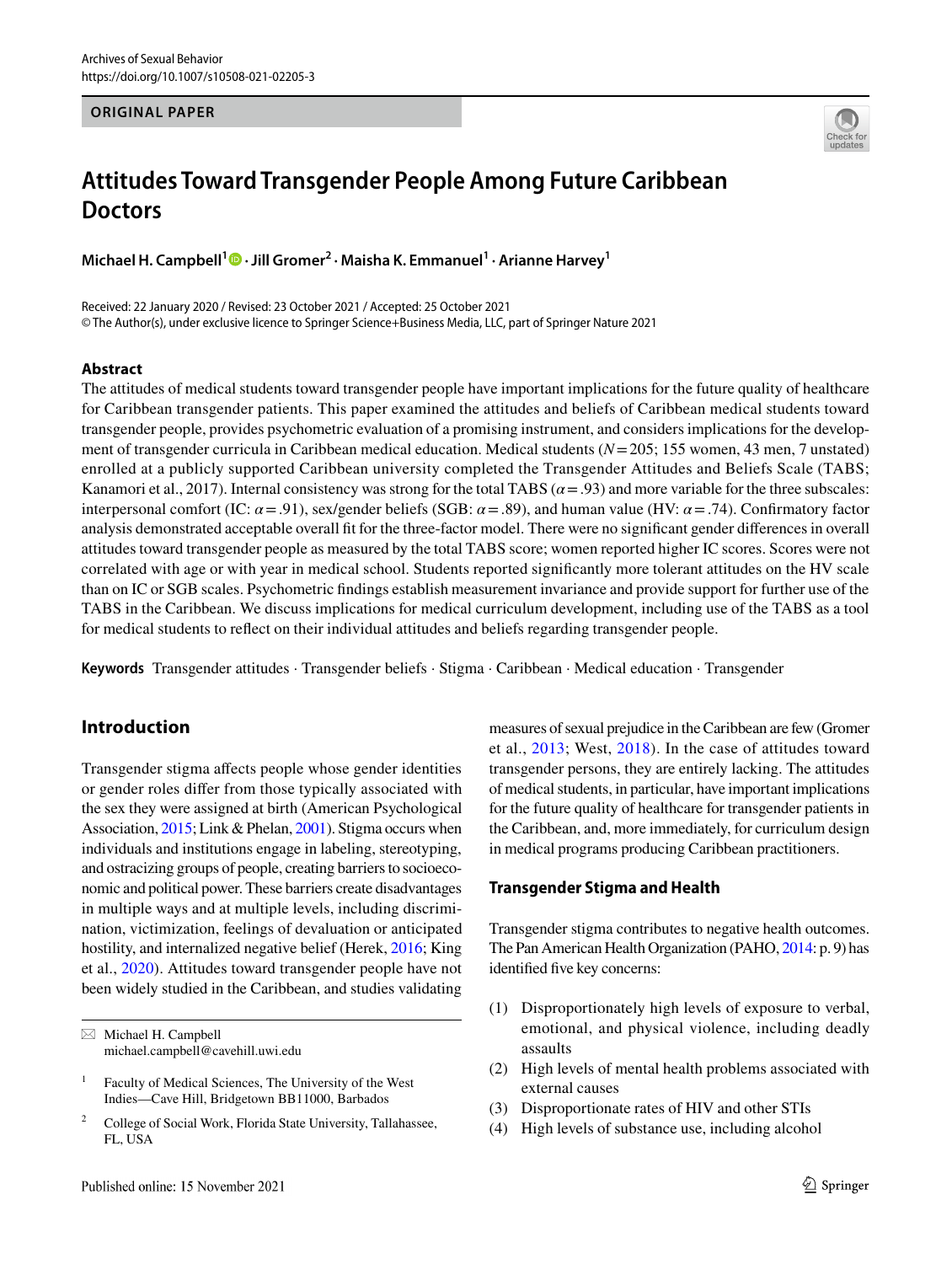(5) Negative consequences resulting from self-administered substances for body modifcation, as well as complications from poorly performed sex reassignment interventions

The impact of transgender stigma in the Caribbean is especially evident in sexual and mental health. HIV infection rates have declined in the Americas, but risk among transgender people remains disproportionately high (Gebre et al., [2016](#page-6-3); PAHO et al., [2014\)](#page-7-2). In Jamaica, transgender discrimination contributes to multiple risk factors for HIV (e.g., binge drinking, depressive symptoms, and abuse). Police harassment is also associated with increased risk of HIV (Logie et al., [2017a](#page-7-3)). In the Dominican Republic, transgender stigma is associated with alcohol use that contributes to risky sexual behaviors, including lower rates of condom use (Budhwani et al., [2017a](#page-6-4), [2017b;](#page-6-4) Hearld et al., [2019\)](#page-6-5). In Haiti, food insecurity, economic instability, and history of rape are associated with HIV +status in transgender women, contributing to HIV prevalence of 26.7% and viral suppression rates of only 46% (Zalla et al., [2019](#page-8-1)).

Transgender people have higher rates of depression, self-harm, and eating disorders (Connolly et al., [2016\)](#page-6-6). These negative mental health outcomes are associated with abuse from childhood that results in social and physical dislocation (Alessi et al., [2016](#page-6-7)). For example, a recent study of transgender women in the Dominican Republic documented high rates of traumatic violence, including sexual abuse (24%), torture (12%), and attempted murder (20%). Each of these was associated with an approximate three-fold increase in suicide risk (Budhwani et al., [2018](#page-6-8)).

Further, transgender stigma and associated discrimination create barriers to access of healthcare services. For example, Gonzales and Henning-Smith [\(2017](#page-6-9)) found that transgender women were less likely to have health insurance, and transgender men were more likely to have no insurance or a usual source of medical care. Sanchez et al. [\(2009\)](#page-7-4) assessed healthcare utilization and barriers to access among MTF transgender patients. Cost, poor access to knowledgeable providers, and poor access to specialists were barriers to care. Transgender patients with access to care were more likely to have a medical evaluation before commencing hormone therapy and to engage in risk reduction behaviors (e.g., smoking cessation, obtaining syringes from traditional sources) during the course of transition. In the Caribbean, a recent study found that lack of provider knowledge and discomfort during appointments were barriers to gender-affirming health services for transgender patients in Puerto Rico (Martinez-Velez et al., [2019\)](#page-7-5).

Barriers to care exacerbate vulnerability to HIV infection, compounding the risk presented by HIV stigma itself, which continues to drive discriminatory behavior in Caribbean healthcare settings (Landis et al., [2018](#page-7-6)). In a regional study including Barbados, transgender-based violence increased vulnerability to HIV infection and barriers to healthcare (Evens et al., [2019](#page-6-10); Lanham et al., [2019](#page-7-7)). Hamilton et al. [\(2020](#page-6-11)) elucidated the contribution of stigma experienced by marginalized groups, including transgender women, to unacceptably low HIV testing uptake across the Caribbean, resulting in delayed treatment initiation and decreased survival rate. Jamaican studies have documented high HIV prevalence and sub-optimal HIV testing uptake among transgender women (Logie et al., [2016\)](#page-7-8). A qualitative study in Jamaica (Logie et al., [2017b](#page-7-9)) identifed a number of barriers to HIV testing for MSM and transgender women, including provider mistreatment, confdentiality breaches, and HIV-related stigma. Barriers to care persist in spite of widespread adoption of "treat all" policies and implementation of pre-exposure prophylaxis (PrEP) in some Caribbean nations, including Barbados (Luz et al., [2019](#page-7-10)). In short, transgender women are both overrepresented in the Caribbean HIV epidemic and underserved by existing healthcare systems. In the context of daunting health disparities, the role of medical training to reduce stigma and improve transdender care is crucial.

#### **Transgender Curricula in Medical Education**

The importance of physicians' moral, ethical, and social attitudes was recognized from the inception of transgender medicine (Green & Money, [1969](#page-6-12); Green et al., [1966](#page-6-13)). More than ffty years later, transgender curriculum is lacking in many medical schools, and the quality of existing transgender curricula varies widely (Obedin-Maliver et al., [2011](#page-7-11)). A recent review (Korpaisarn & Safer, [2018](#page-7-12)) identifed gaps in transgender education in both medical school and postgraduate education, including primary care, endocrinology, gynecology, urology, plastic surgery, and mental health.

The efficacy of LGBT curricular interventions has been demonstrated in small studies in the United States. Park and Safer ([2018](#page-7-13)) found that students completing an elective in transgender medicine reported increases in comfort and knowledge related to treating transgender patients. Vance et al. ([2017\)](#page-8-2) reported improvements in knowledge and awareness among medical students, nursing students, and interns after completion of online training and clinic exposure to pediatric transgender patients. Health sciences students from several professions demonstrated increased knowledge and reported less transphobia after completing an elective comprising a series of teaching sessions and patient panels (Braun et al., [2017](#page-6-14)). Eriksson and Safer [\(2016\)](#page-6-15) found that exposure to a single evidence-based lecture on the biological durability of gender identity produced improvements in knowledge regarding etiology of gender identity and appropriateness of hormone therapy. The University of Louisville LGBT Health Certifcate Program, a medical student elective, produced encouraging knowledge outcomes in a pilot study (Sawning et al., [2017](#page-7-14)). Brown et al. ([2018](#page-6-16)) recommended psychoeducation to promote a culture of alliance with the transgender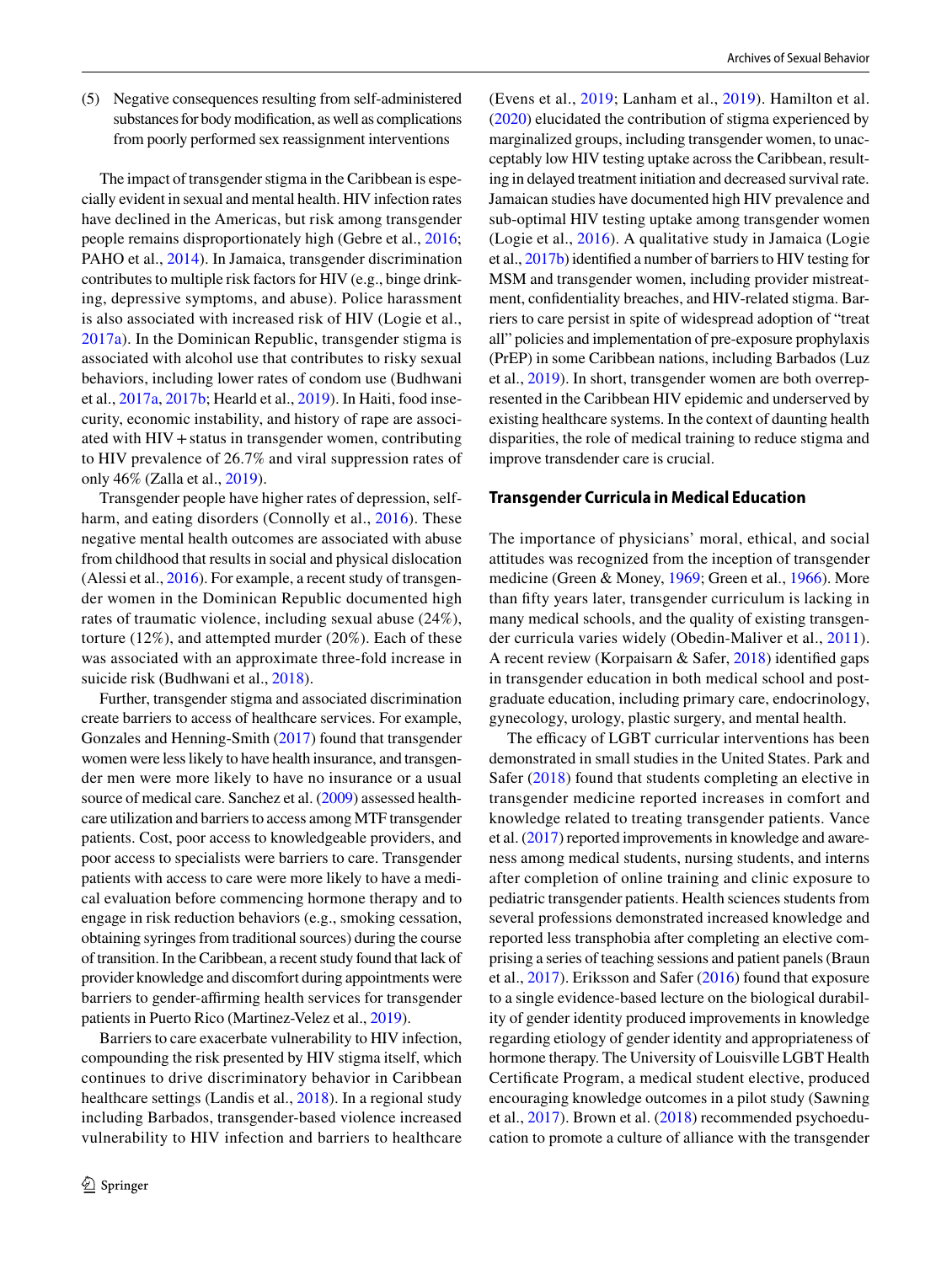community and provide opportunities for refective supervision in training for mental health providers. The authors call for further research on attitudinal scales to inform curriculum development for clinicians, with particular focus on understanding the latent variables underpinning reported attitudes. This need is especially pronounced in the Caribbean, where studies on transgender attitudes are few and psychometric properties of relevant measures have not been established.

# **Transgender Knowledge and Attitudes Among Caribbean Medical Students and Practitioners**

Few studies of attitudes toward transgender people among health professionals or students exist in the Caribbean. Ram-barran and Grenfell [\(2016](#page-7-15)) identified deficits in knowledge, training, and experience with LGBT healthcare among primary care practitioners in Barbados. Other studies have included feeting coverage of transgender issues as part of homophobia and HIV-related stigma (e.g., Massiah et al., [2004](#page-7-16); Rutledge & Abell, [2005\)](#page-7-17). More research on transgender issues is needed to strengthen medical education and practice.

# **Measuring Attitudes Toward Transgender People**

A number of measures of attitudes toward transgender people are present in the literature, but the evidence base for most of these instruments is lacking; see Morrison et al. [\(2017\)](#page-7-18) for a review. Better validated measures include the Genderism and Transphobia Scale-Revised and Short Form (Tebbe et al., [2014\)](#page-8-3), each of which demonstrated a two-factor structure comprising negative attitudes and propensity for violence.

The TABS is a newer instrument that measures three distinct components of attitudes: interpersonal comfort, sex and gender beliefs, and human value. The instrument has several advantages compared to previously developed measures. Following theory-driven recommendations, the TABS endeavors to measure multiple constructs to refect a broader multidimensional conceptualization of attitudes and beliefs. Further, the authors recruited a stratifed sample not limited to university students (and stratifed to include adequate representation of evangelical Christians to afford evaluation of items targeting religious belief). Billard [\(2018\)](#page-6-17) has criticized the TABS, questioning, in particular, the instrument's content validity, given that the authors "generated scale items in consultation with a Christian theology expert" (p. 2) and stratifed the sample to ensure signifcant representation of Evangelical Christians. Although this development strategy may raise some questions about item content, these test characteristics could offer advantages in the Barbadian context, where conservative Christian voices are prominent in public discourse and policy discussions regarding LGBT issues (Church decries LGBT agenda, [2018\)](#page-6-18). Vigorous debate has emerged among Barbadian church leaders, with some advocating strongly for LGBT rights (Wedderburn, [2018\)](#page-8-4). Faith-based belief and dialog are important aspects of the formation and expression of public attitudes toward transgender people in Barbados. In this context, the TABS offers specific advantages.

# **Current Study**

Given the stigma-related health consequences commonly experienced by transgender people, the lack of curricula specifc to transgender issues in medical education, and the absence of studies examining transphobia among medical students in the Caribbean, this study addressed three primary research objectives. First, we sought to provide psychometric evaluation of the TABS and, in particular, to evaluate the factorial ft of the measure in a Caribbean population. Second, we measured the attitudes and beliefs of medical students regarding transgender people. Because age, gender, and level of education have been associated with transphobia in other cultures (e.g., Fisher et al., [2017](#page-6-19); Garcia-Acosta et al., [2020](#page-6-20); Morgan et al., [2020](#page-7-19)), we also examined diferences in attitudes by gender, age, and year in medical school. Third, we considered the implications of our fndings for development of transgender curricula in Caribbean medicine.

# **Method**

# **Participants**

Participants (*n*=205) included 155 women, 43 men, and 7 people who did not specify their gender. The average age was 22, with a range of 18 to 34. Participants were mostly Barbadian (*n*=84) or from Trinidad or Tobago (*n*=72). Bahamians  $(n=13)$  and people from other Anglophone Caribbean nations  $(n=7)$  were also represented. All participants were medical students in years 1 through 5, with students in year 3 most strongly represented (*n*=108).

## **Measures**

The Transgender Attitudes and Beliefs Scale (TABS; Kanamori et al., [2017\)](#page-7-20) is a 29-item self-report scale using a Likert response format. The TABS yields a total score and comprises three empirically derived subscales identifed by exploratory factor analysis and later supported by confrmatory factor analysis with an independent sample: interpersonal comfort (IC), sex/gender beliefs (SGB), and human value (HV). All subscales demonstrated strong internal consistency  $(\alpha > 0.90)$ in the original scale development study. Additionally, the TABS correlated in the theoretically expected directions with several measures, providing evidence of convergent and discriminant validity.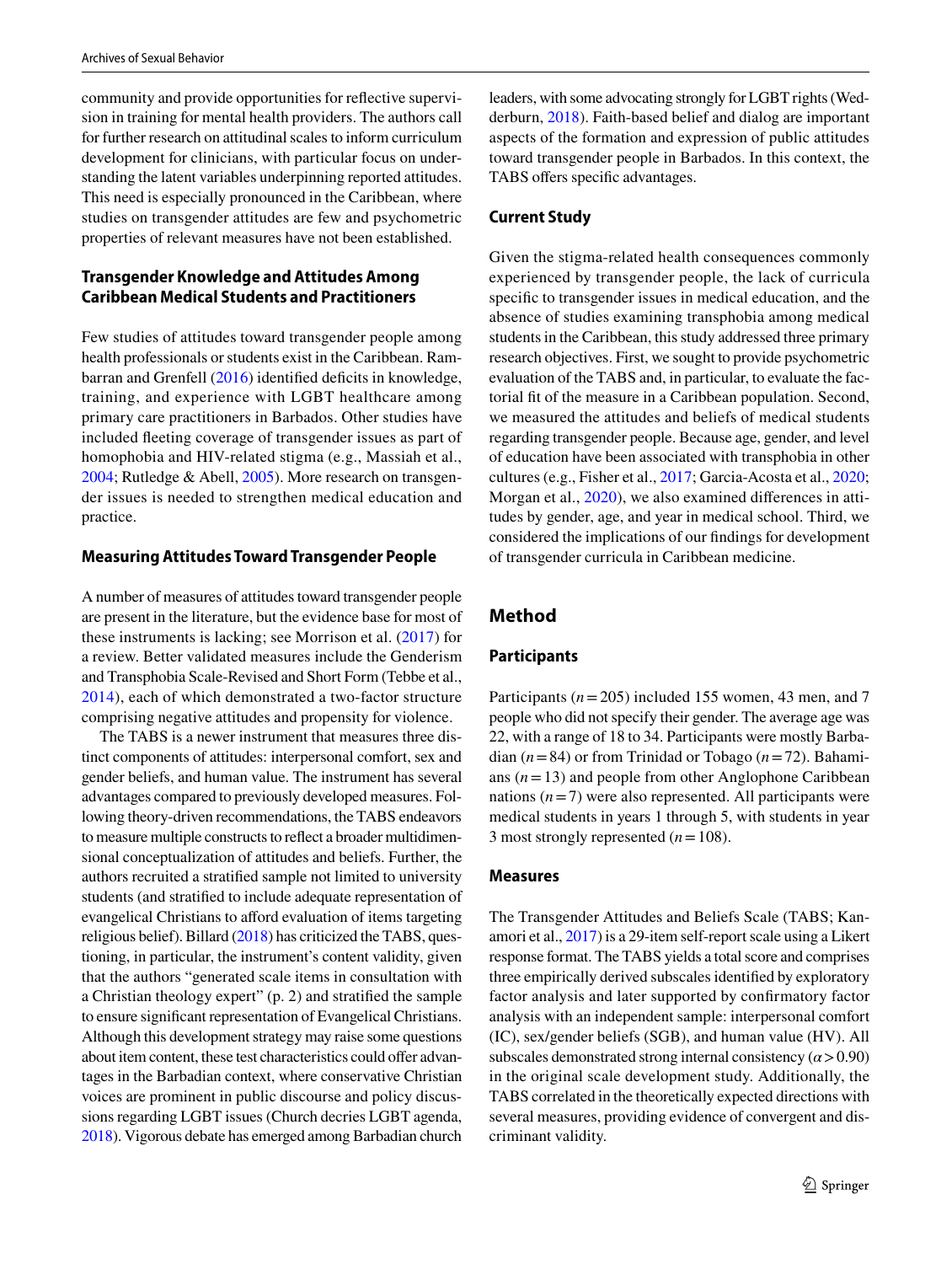## **Procedure**

After providing informed consent, students completed written questionnaires including the TABS and relevant demographic items during class time.

#### **Data Analytic Plan**

After initial data screening, we evaluated the psychometric strengths of the TABS via internal consistency of scores and item analysis. Then, after imputing missing item values, we evaluated the ft of the three-factor structure reported in the original TABS study. Finally, the study examined diferences in TABS scores by gender, age, and current academic year.

# **Results**

### **Initial Data Screening**

No more than 1.0% of data were missing for any item of the TABS, and Little's ([1988](#page-7-21)) test suggested that data were missing completely at random,  $\chi^2(139) = 131.14$ ,  $p = 0.67$ . Estimation maximization was used to impute individual missing data points. Data met the assumption of multivariate normality as assessed by quantile–quantile (*Q*–*Q*) and probability–probability (*p*–*p*) plots produced with SPSS 25 (IBM Corp, [2017\)](#page-6-21).

## **Reliability and Item Analysis**

Internal consistency of scores for the total TABS (Cronbach's  $\alpha$ =0.93) was very good. The IC subscale (Cronbach's  $\alpha$ =0.91) and the SGB subscale (Cronbach's *α*=0.89) also demonstrated good internal consistency in this sample. The HV subscale's internal consistency was adequate (Cronbach's *α*=0.74).

Item-total statistics revealed that removing any item from the total scale would either reduce internal consistency or have no effect on Cronbach's alpha. However, each subscale contained one item that would produce a very small  $(\leq 0.006)$ increase in the subscale alpha if removed. For the IC subscale, this was item 1.8 ("I would be upset if someone I'd known for a long time revealed they used to be another gender"). For the SGB subscale, this item was 2.9 ("A child born with ambiguous sex-parts should be assigned to be either male or female"), and for the HV subscale, this item was 3.3 ("I would fnd it highly objectionable to see a transgender person being teased or mistreated"). Because these items were conceptually relevant and did not detract from the total scale, they were retained for further evaluation with factor analysis.

The HV subscale showed a potential ceiling effect, with 60% of the sample having the highest possible score. Four of the five human value items had highly skewed distributions,

as did the subscale score itself  $(-2.34, SE=0.17)$ . This may be a limitation, but the human value items are highly conceptually relevant and were therefore retained for further evaluation.

#### **Factor Structure**

A confrmatory factor analysis using maximum likelihood mean adjusted estimation examined the fit of the three-factor model reported in the original sample (Kanamori et al., [2017](#page-7-20)). Modifcation indices suggested that specifying a correlation between the residuals of items 1.3 and 1.4 would moderately improve the ft of the model, so this modifcation was made and the model was run again. The resulting path diagram, including factor loadings, can be found in Fig. [1.](#page-4-0) Even without including the error correlation, the overall ft of the original model was acceptable. Given the highly skewed distribution of HV scores, we calculated the scaled (meanadjusted) chi-square recommended by Satorra and Bentler ([1994\)](#page-7-22) for use with non-normal data.

Three factor loadings were weaker than 0.50. These were items 1.8 (0.44, "I would be upset if someone I'd known for a long time revealed they used to be another gender"), 2.9 (0.34, "A child born with ambiguous sex-parts should be assigned to be either male or female"), and 3.3 (0.48, "I would fnd it highly objectionable to see a transgender person being teased or mistreated"). Further, each item detracted from the alpha of its corresponding subscale. Of these items, 2.9 had the lowest factor loading and is also of questionable conceptual relevance, given that item content addresses intersex rather than transgender people. For these reasons, the model was run again without this item. Model fit was not impacted in a meaningful way. See Table [1](#page-4-1) for the resulting ft indices. Most of the ft indices calculated by Mplus 8.3 were within the various acceptable ranges outlined by Kline ([2016](#page-7-23)) for both the original and modifed models. The HV factor did not correlate as strongly as expected with the other two factors. The correlation between HV and IC was 0.33; between HV and SGB, 0.26.

#### **Subscale, Education, Gender, and Age Comparisons**

The mean TABS score for the entire sample  $(n=205)$  was 147.21 (SD =27.32), range: 69–203 (absolute range: 29 to 203). The mean subscale score for IC was 74.10 (SD=15.25), range: 27–98 (absolute range: 14–98). For SGB, the mean score was 39.44 (SD=13.68), range: 10–70 (absolute range: 10–70). For HV, the mean score was  $33.67$  (SD = 2.23), range: 20–35 (absolute range: 5–35).

Using responses standardized by linear transformation to equivalent Likert scores, students reported signifcantly more tolerant attitudes on the HV scale than on IC or SGB scales; *t*(204) = 19.82, *p* < 0.001 and *t*(204) = 30.20, *p* < 0.001,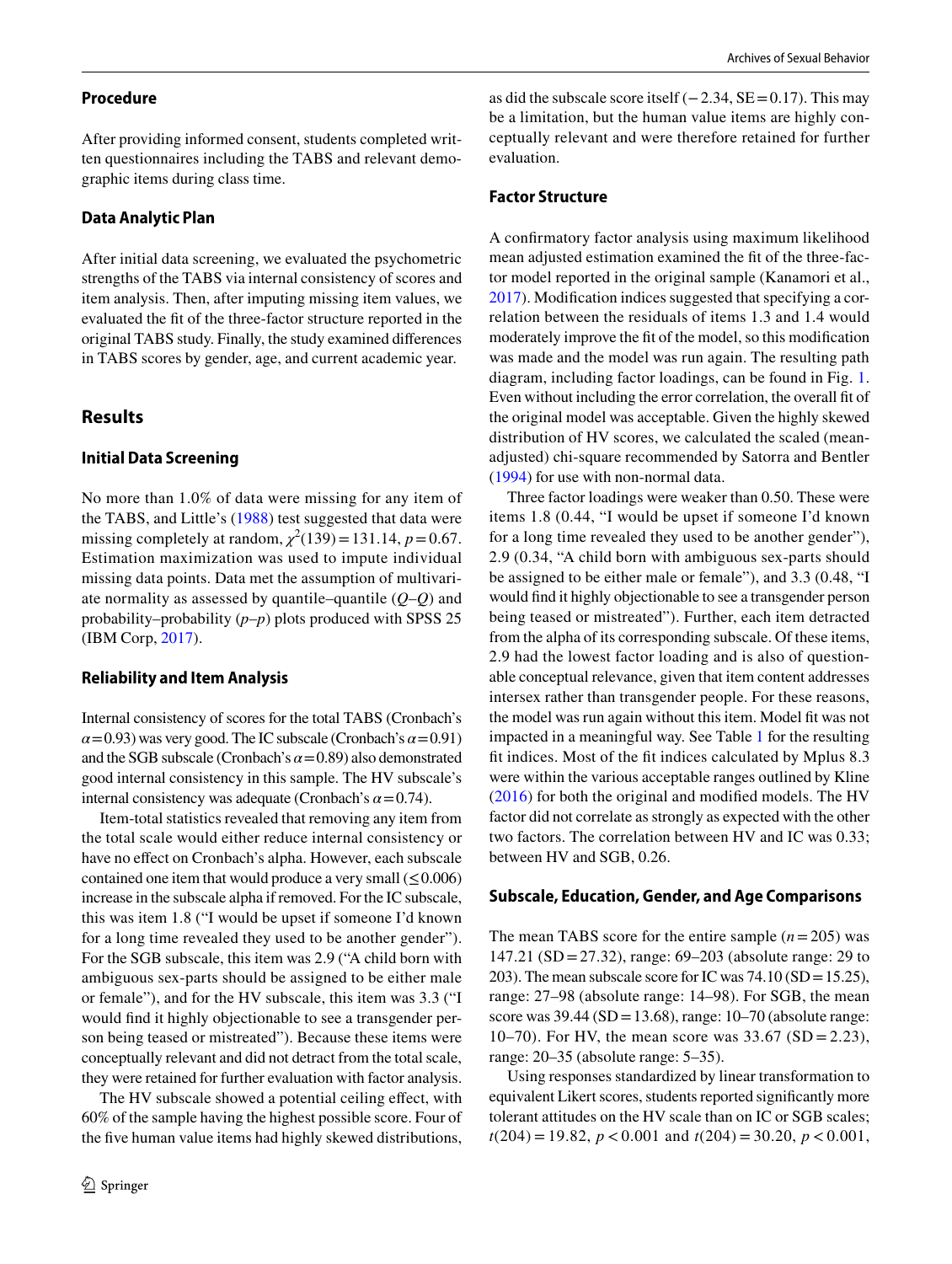

<span id="page-4-0"></span>**Fig. 1** Visual representation of the Transgender Attitudes and Beliefs Scale confrmatory factor analysis model

<span id="page-4-1"></span>**Table 1** Fit indices for the Transgender Attitudes and Beliefs Scale confrmatory factor analysis models

|                                       |            |     | $df = \gamma^2$ | $T_{A}$        | $T_{A}$        | CFI | TLI                 |       | SRMR RMSEA |
|---------------------------------------|------------|-----|-----------------|----------------|----------------|-----|---------------------|-------|------------|
|                                       |            |     | <i>p</i> value  |                | <i>p</i> value |     |                     |       |            |
| 3 Factor                              | 574.92 374 |     | .00.            | $-2179.51$ 1.0 |                | .92 | .91                 | .06   | .051       |
| Modified                              | 515.68 373 |     | .00.            | $-2238.75$     | - 1.0          | .94 | .94                 | .06   | .043       |
| Minus item 2.9                        | 473.52     | 346 | .00.            | $-473.52$      | 1.0            | .94 | .94                 | .06   | .042       |
| Acceptable Range $N/A$ $N/A \ge 0.05$ |            |     |                 | $N/A \geq .05$ |                |     | $\geq 90$ $\geq 95$ | &0.08 | < .08      |
|                                       |            |     |                 |                |                |     |                     |       |            |

Acceptable ranges sourced from Kline [\(2016](#page-7-23))

*CFA* confirmatory factor analysis,  $T<sub>d</sub>$  satorra-bentler scaled chi-square difference test, *CFI* comparative fit index; *TLI* tucker-lewis index, *SRMR* standardized root mean square residual, *RMSEA* root mean square error of approximation

respectively. However, scores on the IC and SGB were above the midpoint for each scale, reflecting moderately affirming attitudes. Full and subscale scores were not correlated with year in medical school. There were no signifcant gender diferences in overall attitudes toward transgender people as measured by the total TABS score.

Means and standard deviations of subscale scores by gender are presented in Table [2,](#page-4-2) which includes summary statistics from the normative sample obtained in the U.S. by Kanamori et al. ([2017\)](#page-7-20) for comparison. In the Barbadian sample, females reported signifcantly higher IC scores than did males;  $t(204) = 2.39$ ,  $p < 0.02$ ,  $d = 0.39$ . Although statistical comparison between Barbadian and U.S. samples is not possible, both males and females in the Barbadian sample tended to report less tolerant sex and gender beliefs (i.e., SGB scores of 39.43 vs. 51.31 for females and 40.28 vs. 46.17 for <span id="page-4-2"></span>**Table 2** Mean and standard deviation of the Transgender Attitudes and Beliefs Scale subscales by gender in Barbadian and U.S. samples

| Subscale                       | M             | <b>SD</b>     |
|--------------------------------|---------------|---------------|
| Interpersonal comfort $(IC)^*$ |               |               |
| Male                           | 69.76 (70.09) | 15.52 (20.81) |
| Female                         | 74.79 (80.67) | 14.08 (19.20) |
| Sex/gender beliefs (SGB)       |               |               |
| Male                           | 40.28 (46.17) | 12.70 (15.07) |
| Female                         | 39.43 (51.31) | 13.70 (15.06) |
| Human value (HV)               |               |               |
| Male                           | 33.21 (30.66) | 2.41(4.63)    |
| Female                         | 33.77 (32.86) | 2.42(3.40)    |

Values in parentheses are from the U.S. normative sample obtained by Kanamori et al. [\(2017](#page-7-20))

*\* p*<.05, *d*=.39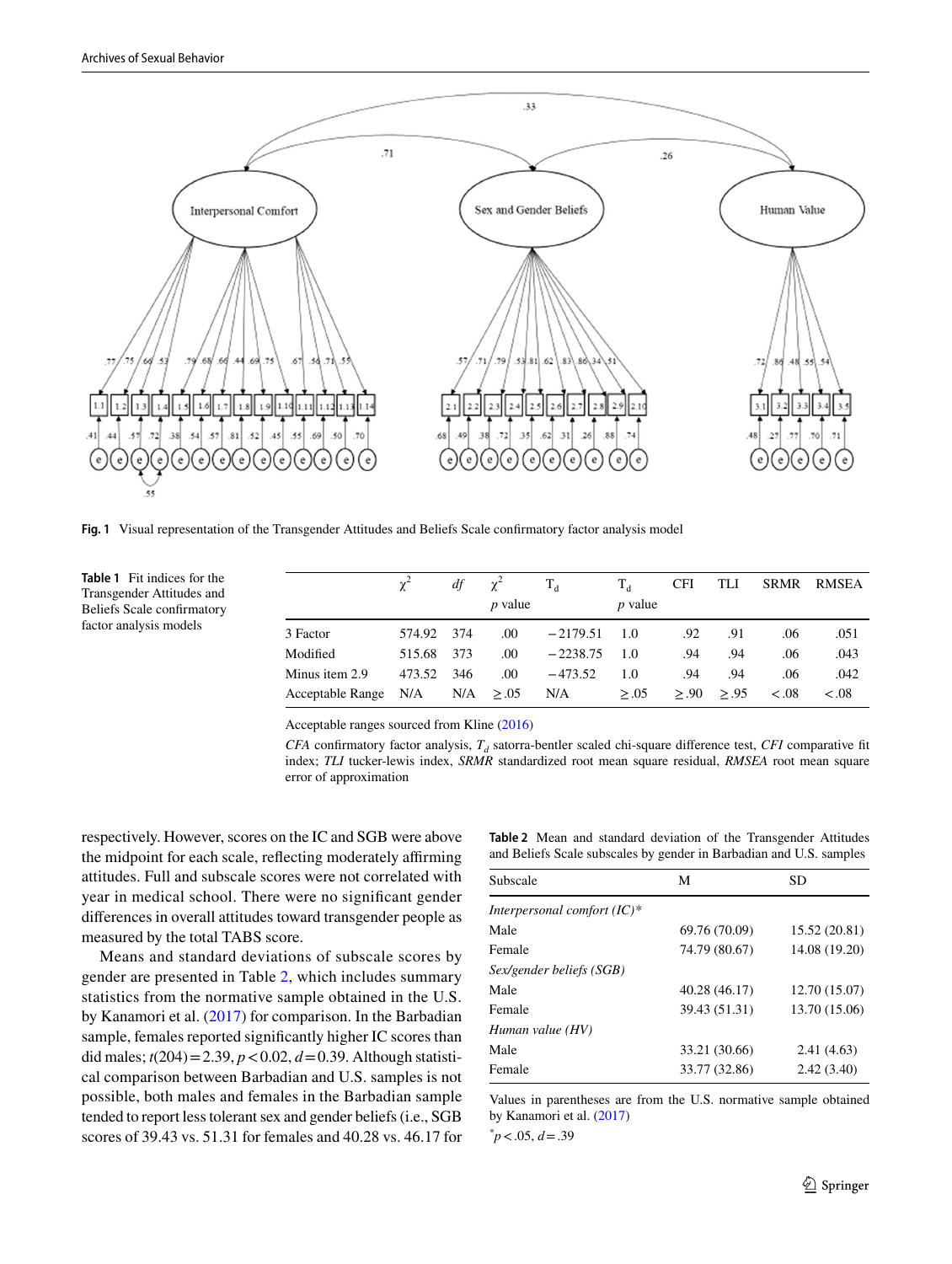males). TABS scores were not correlated with age; however, age range was limited (18–34), and the data showed evidence of skewness (1.17,  $SE = 0.18$ ), limiting conclusions about age correlations.

# **Discussion**

The psychometric strengths established in this study support further use of the TABS for teaching and research in the Caribbean. Although specifc standards for demonstrating measurement invariance are evolving, the importance of establishing construct equivalence for comparative research is an emerging theme in the psychometric literature (Putnick & Bornstein, [2016\)](#page-7-24). Attitudinal research in the Caribbean frequently employs measures developed elsewhere and too infrequently examines cross-cultural construal of relevant constructs in reporting fndings. Our study established measurement invariance of the TABS in comparison with the U.S., setting the stage for further cross-cultural research, as well as highlighting potentially important diferences in response patterns among Caribbean students.

For instance, female students reported greater interpersonal comfort with transgender people than did their male counterparts, which is consistent with fndings in the U.S. normative sample for the TABS. Global and individual scale scores were not correlated with age or year in medical school. The lack of association between age and attitudes is possibly attributable to a small age range (18–34) among participants. However, one recent U.S. study found that age was correlated with stigma, even in a typical-aged undergraduate student population (Stafford, [2018](#page-8-5)). The lack of fundings in this study could be attributable to restriction of range.

It is of particular interest that although the present results supported a three-factor structure of the TABS, the HV subscale showed a ceiling effect, with 60% of the sample having the highest possible score. Four of the fve HV items, and the subscale itself, had highly skewed distributions. Further, the HV factor did not correlate as strongly as expected with the other two factors. Student responses reflected strong endorsement of the human value but less affirming (although mid-range) sex and gender beliefs and levels of comfort with transgender people. The nearly universal endorsement of items refecting human value both evidences an important attitudinal characteristic of Caribbean medical students and limits the utility of the HV subscale to distinguish among students in the Caribbean setting. This variation in component scale scores refects the multidimensional nature of stigma and is important to address in developing efective transgender education for Caribbean medical students and health care providers.

As Kanamori et al. [\(2017](#page-7-20)) highlight in their original paper, the affirmation of human value more strongly than other supportive attitudes toward transgender people is associated with conservative Christian beliefs in the U.S. The same dynamic is present in the Caribbean. Importantly, abstract endorsement of human value has not translated to practical changes in Caribbean policy or legal frameworks afecting sexual minorities (Malta et al., [2019](#page-7-25)). Effective transgender curriculum content needs to build from the ethics of respect for persons to include more targeted coverage of evidence-based knowledge, both clinical and sociocultural, of transgender issues. Further, these findings suggest an effective curriculum should include an experiential component to help medical students work with greater levels of comfort when treating transgender patients. Medical educators (e.g., Noonan et al., [2018\)](#page-7-26) have emphasized the growing necessity of transgenderspecifc curricula, and our fndings suggest that increasing personal comfort among medical students should be a part of such curricula in the Caribbean.

Our fndings also support the recommendations of Brown et al. [\(2018](#page-6-16)), who advocate education for practitioners with a focus on empathic understanding, as well as refective supervision afording the opportunity for clinicians to examine their attitudes and beliefs. The TABS can play a practical role in this educational process as a self-assessment tool for practitioners in training as they prepare to serve transgender and other sexual minority populations. Further, the TABS may be used in any educational activities that encourage students to examine their internalized attitudes toward marginalized patient populations.

Broadly, we recognize that medical education is a cornerstone of responsive health policy. Kirk and Huish [\(2018,](#page-7-27) p. 215) described the Cuban case of approaching "sexuality and sexual identity not as rights-based issues but rather as healthbased challenges." The fundamental question Kirk and Huish raise has resonance for Barbados and the broader Anglophone Caribbean: Can other health systems in the Americas beneft from approaching transgender issues as health issues? This health-focused approach emphasizes the importance of evidence-based policy and practice. In that context, the attitudes of future practitioners have exceptional importance to inform medical training, on which the design of gender-affirming health systems and the quality of transgender care provided by future doctors are predicated. These efforts support emerging inclusion of transgender needs in comprehensive national health policy frameworks, for example in Jamaica (UNAIDS, [2021](#page-8-6)). The need for competent and caring healthcare providers for transgender patients is clear, and eforts to train skilled and compassionate clinicians are urgently needed.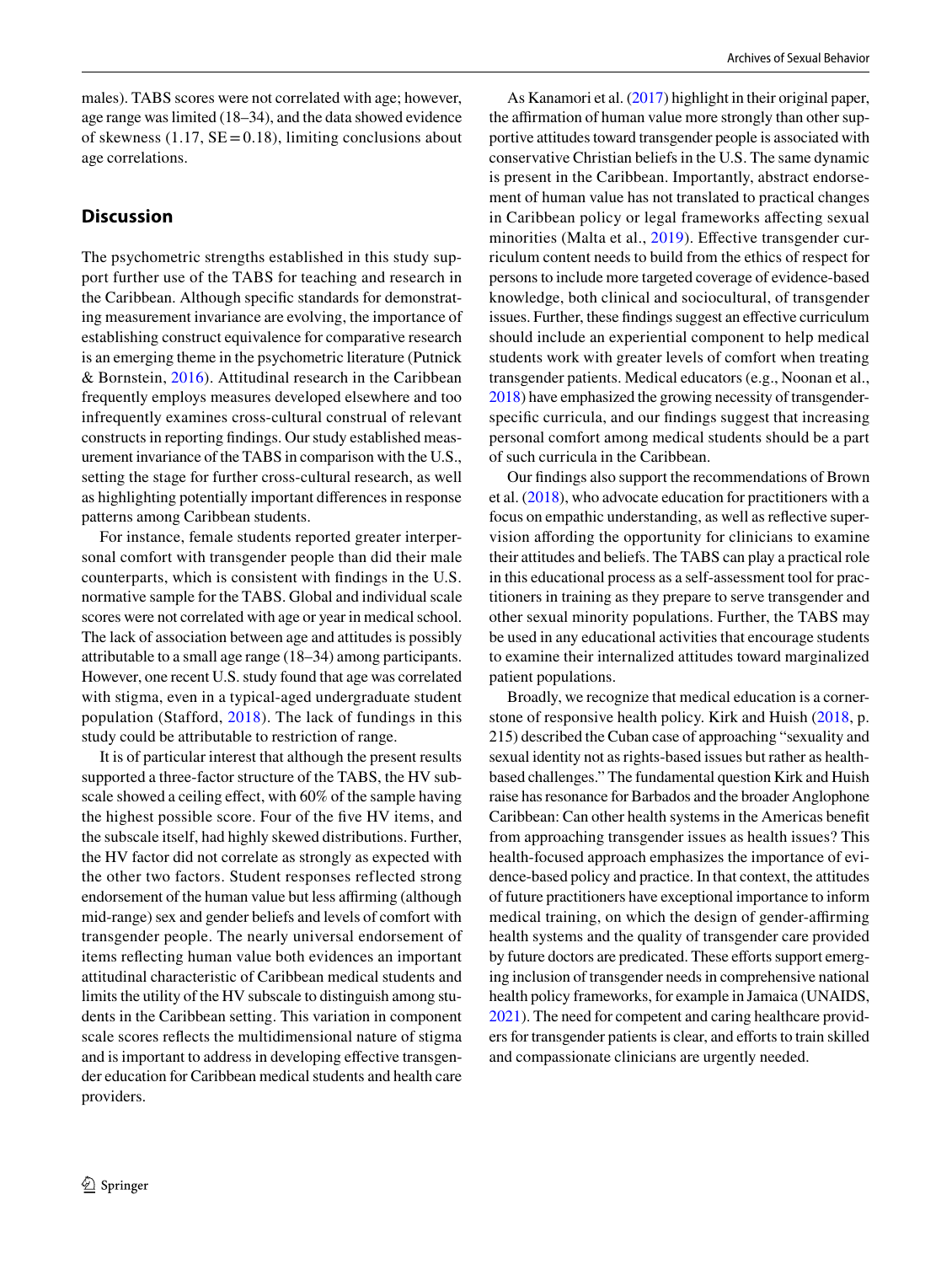**Author contributions** All authors contributed to the study conception and design. Material preparation and data collection were performed by Michael Campbell, Maisha Emmanuel, and Arianne Harvey. Data analysis was performed by Jill Gromer and Michael Campbell. The frst draft of the manuscript was written by Michael Campbell and Jill Gromer, and all authors commented on previous versions of the manuscript. All authors read and approved the fnal manuscript.

**Funding** This research was unfunded.

#### **Declarations**

**Conflicts of interest** The authors declare that they have no conficts of interest. This study received prior approval from national Research Ethics Committee with jurisdiction and was conducted in accordance with Declaration of Helsinki and subsequent amendments. Informed consent was obtained from all individual participants included in this study.

**Data Availability** The datasets generated during and/or analyzed during the current study are available from the corresponding author on reasonable request.

# **References**

- <span id="page-6-7"></span>Alessi, E. J., Kahn, S., & Chatterji, S. (2016). "The darkest times of my life": Recollections of child abuse among forced migrants persecuted because of their sexual orientation and gender identity. *Child Abuse & Neglect, 51*, 93–105. [https://doi.org/10.1016/j.](https://doi.org/10.1016/j.chiabu.2015.10.030) [chiabu.2015.10.030](https://doi.org/10.1016/j.chiabu.2015.10.030)
- <span id="page-6-0"></span>American Psychological Association. (2015). Guidelines for psychological practice with transgender and gender nonconforming people. *American Psychologist, 70*(9), 832–864. [https://doi.org/10.](https://doi.org/10.1037/a0039906) [1037/a0039906](https://doi.org/10.1037/a0039906)
- <span id="page-6-17"></span>Billard, T. J. (2018). Attitudes toward transgender men and women: Development and validation of a new measure. *Frontiers in Psychology, 9*, 387.<https://doi.org/10.3389/fpsyg.2018.0038>
- <span id="page-6-14"></span>Braun, H. M., Garcia-Grossman, I. R., Quiñones-Rivera, A., & Deutsch, M. B. (2017). Outcome and impact evaluation of a transgender health course for health profession students. *LGBT Health, 4*(1), 55–61. <https://doi.org/10.1089/lgbt.2016.0119>
- <span id="page-6-16"></span>Brown, S., Kucharska, J., & Marczak, M. (2018). Mental health practitioners' attitudes towards transgender people: A systematic review of the literature. *International Journal of Transgenderism, 19*(1), 4–24.<https://doi.org/10.1080/15532739.2017.1374227>
- <span id="page-6-4"></span>Budhwani, H., Hearld, K. R., Hasbun, J., Charow, R., Rosario, S., Tillotson, L., McGlaughlin, E., & Waters, J. (2017a). Transgender female sex workers' HIV knowledge, experienced stigma, and condom use in the Dominican Republic. *PLoS ONE, 12*(11), e0186457.<https://doi.org/10.1371/journal.pone.0186457>
- <span id="page-6-8"></span>Budhwani, H., Hearld, K. R., Milner, A. N., Charow, R., McGlaughlin, E. M., Rodriguez-Lauzurique, M., & Paulino-Ramirez, R. (2018). Transgender women's experiences with stigma, trauma, and attempted suicide in the Dominican Republic. *Suicide & Life-Threatening Behaviour, 48*(6), 788–796. [https://doi.org/10.1111/](https://doi.org/10.1111/sltb.12400) [sltb.12400](https://doi.org/10.1111/sltb.12400)
- Budhwani, H., Hearld, K. R., Milner, A. N., McGlaughlin, E., Charow, R., Rodriguez-Lauzurique, R. M., Rosario, S., & Paulino-Ramirez, R. (2017b). Transgender women's drug use in the Dominican Republic. *Transgender Health, 2*(1), 188–194. <https://doi.org/10.1089/trgh.2017.0032>
- <span id="page-6-18"></span>Church decries LGBT agenda. (2018). *Barbados Advocate.* [https://](https://www.barbadosadvocate.com/news/church-decries-lgbt-agenda) [www.barbadosadvocate.com/news/church-decries-lgbt-agenda](https://www.barbadosadvocate.com/news/church-decries-lgbt-agenda)
- <span id="page-6-6"></span>Connolly, M. D., Zervos, M. J., Barone, C. J., Johnson, C. C., & Joseph, C. L. (2016). The mental health of transgender youth: Advances in understanding. *Journal of Adolescent Health, 59*(5), 489–495.<https://doi.org/10.1016/j.jadohealth.2016.06.012>
- <span id="page-6-15"></span>Eriksson, E. S., & Safer, J. (2016). Evidence-based curricular content improves student knowledge and changes attitude towards transgender medicine. *Endocrine Practice, 22*(7), 837–841. [https://](https://doi.org/10.4158/EP151141.OR) [doi.org/10.4158/EP151141.OR](https://doi.org/10.4158/EP151141.OR)
- <span id="page-6-10"></span>Evens, E., Lanham, M., Santi, K., Cooke, J., Ridgeway, K., Morales, G., Parker, C., Brennan, C., de Bruin, M., Desrosiers, P. C., Diaz, X., Drago, M., McLean, R., Mendizabal, M., Davis, D., Hershow, R. B., & Dayton, R. (2019). Experiences of gender-based violence among female sex workers, men who have sex with men, and transgender women in Latin America and the Caribbean: A qualitative study to inform HIV programming. *BMC International Health and Human Rights, 19*(1), 9. [https://doi.org/10.1186/](https://doi.org/10.1186/s12914-019-0187-5) [s12914-019-0187-5](https://doi.org/10.1186/s12914-019-0187-5)
- <span id="page-6-19"></span>Fisher, A. D., Castellini, G., Ristori, J., Casale, H., Giovanardi, G., Carone, N., Fanni, E., Mosconi, M., Ciocca, G., Jannini, E. A., Ricca, V., Lingiardi, V., & Maggi, M. (2017). Who has the worst attitudes toward sexual minorities? Comparison of transphobia and homophobia levels in gender dysphoric individuals, the general population and health care providers. *Journal of Endocrinological Investigation, 40*(3), 263–273. [https://doi.org/10.1007/](https://doi.org/10.1007/s40618-016-0552-3) [s40618-016-0552-3](https://doi.org/10.1007/s40618-016-0552-3)
- <span id="page-6-20"></span>García-Acosta, J. M., Castro-Peraza, M. E., Perestelo-Pérez, L., Rivero-Santana, A., Arias-Rodríguez, Á., & Lorenzo-Rocha, N. D. (2020). Measuring prejudice and transphobia in nursing students and professionals. *Nursing Reports, 10*(2), 48–55. [https://doi.org/](https://doi.org/10.3390/nursrep10020008) [10.3390/nursrep10020008](https://doi.org/10.3390/nursrep10020008)
- <span id="page-6-3"></span>Gebre, Y., Forbes, N. M., & Peters, A. (2016). Review of HIV treatment progress, gaps, and challenges in the Caribbean, 2005–2015. *Revista Panamericana de Salud Pública., 40*(6), 468–473. [https://](https://iris.paho.org/handle/10665.2/33667) [iris.paho.org/handle/10665.2/33667](https://iris.paho.org/handle/10665.2/33667)
- <span id="page-6-9"></span>Gonzales, G., & Henning-Smith, C. (2017). Barriers to care among transgender and gender nonconforming adults. *Milbank Quarterly, 95*(4), 726–748.<https://doi.org/10.1111/1468-0009.12297>
- <span id="page-6-12"></span>Green, R., & Money, J. (Eds.). (1969). *Transsexualism and sex reassignment*. The Johns Hopkins University Press.
- <span id="page-6-13"></span>Green, R., Stoller, R. J., & MacAndrew, C. (1966). Attitudes toward sex transformation procedures. *Archives of General Psychiatry, 15*(2), 178–182.<https://doi.org/10.1001/archpsyc.1966.01730140066011>
- <span id="page-6-2"></span>Gromer, J., Campbell, M. H., Gomory, T., & Maynard, D.-M.B. (2013). Sexual prejudice among Barbadian university students. *Journal of Gay and Lesbian Social Services, 25*(4), 399–419. [https://doi.org/](https://doi.org/10.1080/10538720.2013.834808) [10.1080/10538720.2013.834808](https://doi.org/10.1080/10538720.2013.834808)
- <span id="page-6-11"></span>Hamilton, A., Shin, S., Taggart, T., Whembolua, G. L., Martin, I., Budhwani, H., & Conserve, D. (2020). HIV testing barriers and intervention strategies among men, transgender women, female sex workers and incarcerated persons in the Caribbean: A systematic review. *BMJ Sexually Transmitted Infections, 96*, 189–196. [https://](https://doi.org/10.1136/sextrans-2018-053932) [doi.org/10.1136/sextrans-2018-053932](https://doi.org/10.1136/sextrans-2018-053932)
- <span id="page-6-5"></span>Hearld, K. R., Milner, A. N., Budhwani, H., Abreau, N., Rodriguez-Lauzurique, R. M., Charow, R., & Paulino-Ramirez, R. (2019). Alcohol use, high risk behaviors, and experiences of discrimination among transgender women in the Dominican Republic. *Substance Use & Misuse, 54*(10), 1725–1733. [https://doi.org/10.1080/](https://doi.org/10.1080/10826084.2019.1608253) [10826084.2019.1608253](https://doi.org/10.1080/10826084.2019.1608253)
- <span id="page-6-1"></span>Herek, G. (2016). A nuanced view of stigma for understanding and addressing sexual and gender minority health disparities. *LGBT Health, 3*(6), 212–222.<https://doi.org/10.1089/lgbt.2016.0154>
- <span id="page-6-21"></span>IBM Corp. (2017). *IBM SPSS statistics for windows, version 25.0*. IBM Corp.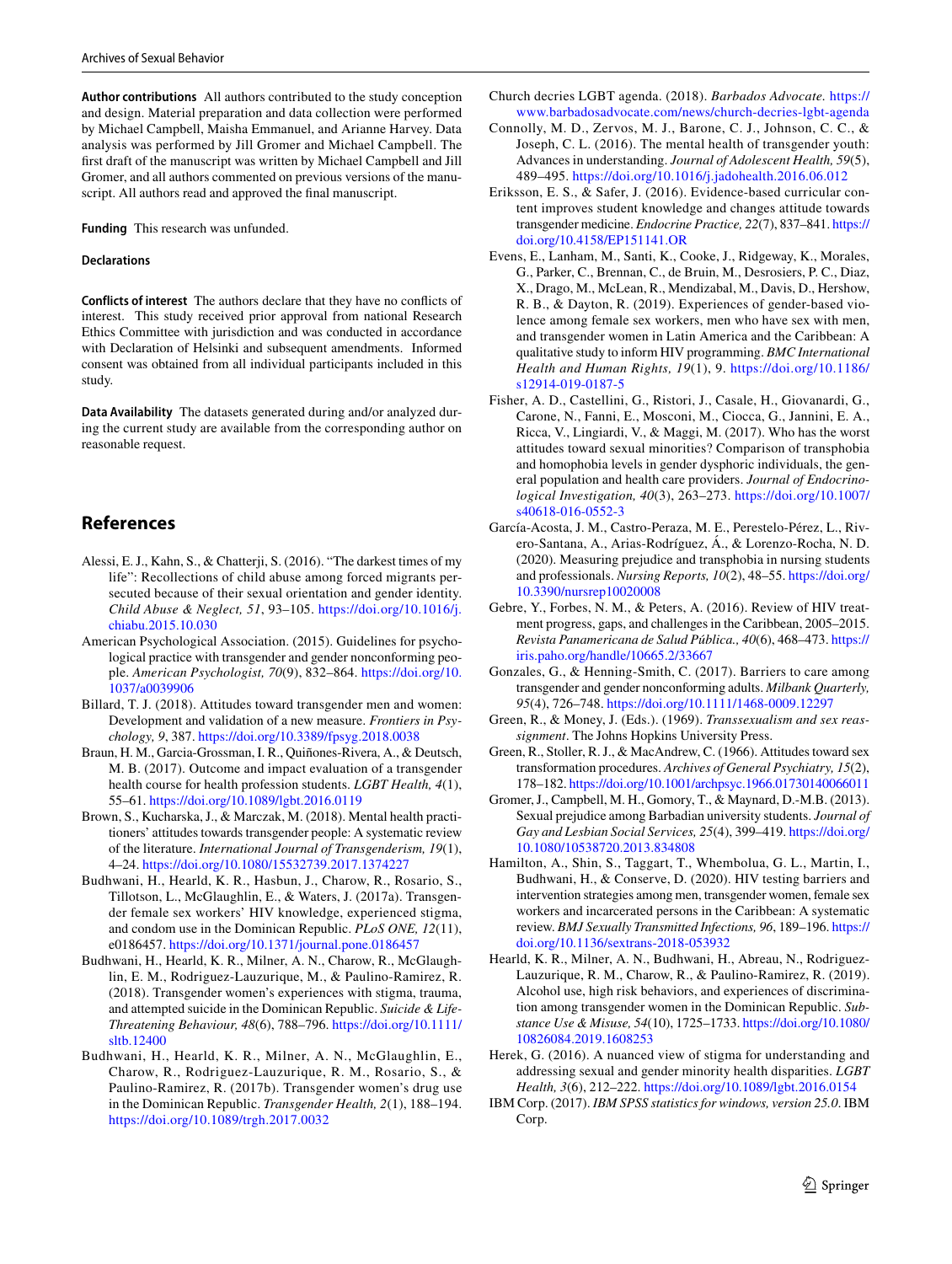- <span id="page-7-20"></span>Kanamori, Y., Cornelius-White, J. H. D., Pegors, T. K., Daniel, T., & Hulgus, J. (2017). Development and validation of the Transgender Attitudes and Beliefs Scale. *Archives of Sexual Behavior, 46*, 1503–1515. <https://doi.org/10.1007/s10508-016-0840-1>
- <span id="page-7-1"></span>King, W. M., Hughto, J. M. W., & Operario, D. (2020). Transgender stigma: A critical scoping review of defnitions, domains and measures used in empirical research. *Social Science & Medicine, 250*, 112867.<https://doi.org/10.1016/j.socscimed.2020.112867>
- <span id="page-7-27"></span>Kirk, E. J., & Huish, R. (2018). Transsexuals' right to health? A Cuban case study. *Health and Human Rights, 20*(2), 215–222.
- <span id="page-7-23"></span>Kline, R. B. (2016). *Principles and practice of structural equation modeling* (4th ed.). Guilford Press.
- <span id="page-7-12"></span>Korpaisarn, S., & Safer, J. D. (2018). Gaps in transgender medical education among healthcare providers: A major barrier to care for transgender persons. *Reviews in Endocrine and Metabolic Disorders, 19*, 271–275.<https://doi.org/10.1007/s11154-018-9452-5>
- <span id="page-7-6"></span>Landis, R. C., Abayomi, E. A., Bain, B. C., Greene, E., Janossy, G., Joseph, P., Kerrigan, D., McCoy, J. P., Nunez, C., O'Gorman, M., Pastoors, A., Parekh, B. S., Quimby, K. R., Robertson, K. R., Thomas, R., van Gorp, E., Vermund, S. H., & Wilson, V. (2018). Shifting the HIV paradigm from care to cure: Proceedings from the Caribbean expert summit in Barbados, August 2017. *AIDS Research and Human Retroviruses, 34*(7), 561–569. [https://doi.](https://doi.org/10.1089/aid.2017.0310) [org/10.1089/aid.2017.0310](https://doi.org/10.1089/aid.2017.0310)
- <span id="page-7-7"></span>Lanham, M., Ridgeway, K., Dayton, R., Castillo, B. M., Brennan, C., Davis, D. A., Emmanuel, D., Morales, G. J., Cheririser, C., Rodriguez, B., Cooke, J., Santi, K., & Evens, E. (2019). "We're going to leave you for last, because of how you are": Transgender women's experiences of gender-based violence in healthcare, education, and police encounters in Latin America and the Caribbean. *Violence and Gender, 6*(1), 37–46.<https://doi.org/10.1089/vio.2018.0015>
- <span id="page-7-0"></span>Link, B. G., & Phelan, J. C. (2001). Conceptualizing stigma. *Annual Review of Sociology, 27*, 363–385. [https://doi.org/10.1146/annur](https://doi.org/10.1146/annurev.soc.27.1.363) [ev.soc.27.1.363](https://doi.org/10.1146/annurev.soc.27.1.363)
- <span id="page-7-21"></span>Little, R. J. A. (1988). A test of missing completely at random for multivariate data with missing values. *Journal of the American Statistical Association, 83*(404), 1198–1202. [https://doi.org/10.1080/](https://doi.org/10.1080/01621459.1988.10478722) [01621459.1988.10478722](https://doi.org/10.1080/01621459.1988.10478722)
- <span id="page-7-3"></span>Logie, C. H., Lacombe-Duncan, A., Brien, N., Jones, N., Lee-Foon, N., Levermore, K., Marshall, A., Nyblade, L., & Newman, P. A. (2017a). Barriers and facilitators to HIV testing among young men who have sex with men and transgender women in Kingston, Jamaica: A qualitative study. *Journal of the International AIDS Society, 20*(1), 21385.<https://doi.org/10.7448/IAS.20.1.21385>
- <span id="page-7-9"></span>Logie, C. H., Lacombe-Duncan, A., Kenny, K. S., Levermore, K., Jones, N., Marshall, A., & Newman, P. A. (2017b). Associations between police harassment and HIV vulnerabilities among men who have sex with men and transgender women in Jamaica. *Health and Human Rights, 19*(2), 147–154.
- <span id="page-7-8"></span>Logie, C. H., Lacombe-Duncan, A., Wang, Y., Jones, N., Levermore, K., Neil, A., Ellis, T., Bryan, N., Harker, S., Marshall, A., & Newman, P. A. (2016). Prevalence and correlates of HIV infection and HIV testing among transgender women in Jamaica. *AIDS Patient Care and STDs, 30*(9), 416–424.<https://doi.org/10.1089/apc.2016.0145>
- <span id="page-7-10"></span>Luz, P. M., Veloso, V. G., & Ginsztejn, B. (2019). The HIV epidemic in Latin America: Accomplishments and challenges on treatment and prevention. *Current Opinion in HIV and AIDS, 14*(5), 366–373. <https://doi.org/10.1097/COH.0000000000000564>
- <span id="page-7-25"></span>Malta, M., Cardoso, R., Montenegro, L., de Jesus, J. G., Seixas, M., Benevides, B., das DoresSilva, M., LeGrand, S., & Whetten, K. (2019). Sexual and gender minorities rights in Latin America and the Caribbean: A multi-country evaluation. *BMC International Health and Human Rights, 19*(1), 31. [https://doi.org/10.1186/](https://doi.org/10.1186/s12914-019-0217-3) [s12914-019-0217-3](https://doi.org/10.1186/s12914-019-0217-3)
- <span id="page-7-5"></span>Martinez-Velez, J. J., Melin, K., & Rodriguez-Diaz, C. E. (2019). A preliminary assessment of selected social determinants of health

in a sample of transgender and gender nonconforming individuals in Puerto Rico. *Transgender Health, 4*(1), 9–17. [https://doi.org/](https://doi.org/10.1089/trgh.2018.0045) [10.1089/trgh.2018.0045](https://doi.org/10.1089/trgh.2018.0045)

- <span id="page-7-16"></span>Massiah, E., Roach, T. C., Jacobs, C., St. John, A. M., Inniss, V., Walcott, J., & Blackwood, C. (2004). Stigma, discrimination, and HIV/ AIDS knowledge among physicians in Barbados. *Revista Panamericana de Salud Pública, 16*(6), 395–401. [https://doi.org/10.](https://doi.org/10.1590/s1020-49892004001200005) [1590/s1020-49892004001200005](https://doi.org/10.1590/s1020-49892004001200005)
- <span id="page-7-19"></span>Morgan, H., Lamprinakou, C., Fuller, E., & Albakri, M. (2020). *Attitudes to transgender people* [White paper]. Equality and Human Rights Commission.
- <span id="page-7-18"></span>Morrison, M. A., Bishop, C. J., Gazzola, S. B., McCutcheon, J. M., Parker, K., & Morrison, T. (2017). Systematic review of the psychometric properties of transphobia scales. *International Journal of Transgenderism, 18*(4), 395–410. [https://doi.org/10.1080/15532](https://doi.org/10.1080/15532739.2017.1332535) [739.2017.1332535](https://doi.org/10.1080/15532739.2017.1332535)
- <span id="page-7-26"></span>Noonan, E. J., Sawning, S., Combs, R., Weingartner, L. A., Martin, L. J., Jones, V. F., & Holthauser, A. (2018). Engaging the transgender community to improve medical education and prioritize healthcare initiatives. *Teaching and Learning in Medicine, 30*(2), 119–132. <https://doi.org/10.1080/10401334.2017.1365718>
- <span id="page-7-11"></span>Obedin-Maliver, J., Goldsmith, E. S., Stewart, L., White, W., Tran, E., Brenman, S., Wells, M., Fetterman, D. M., Garcia, G., & Lunn, M. R. (2011). Lesbian, gay, bisexual, and transgender–related content in undergraduate medical education. *Journal of the American Medical Association, 306*(9), 971–977. [https://doi.org/10.1001/](https://doi.org/10.1001/jama.2011.1255) [jama.2011.1255](https://doi.org/10.1001/jama.2011.1255)
- <span id="page-7-2"></span>Pan American Health Organization [PAHO], John Snow, Inc., World Professional Association for Transgender Health, et al. (2014). *Blueprint for the provision of comprehensive care for trans persons and their communities in the Caribbean and other Anglophone countries.* Arlington, VA: John Snow, Inc. [https://iris.paho.org/](https://iris.paho.org/handle/10665.2/31360) [handle/10665.2/31360](https://iris.paho.org/handle/10665.2/31360)
- <span id="page-7-13"></span>Park, J. A., & Safer, J. D. (2018). Clinical exposure to transgender medicine improves students' preparedness above levels seen with didactic teaching alone: A key addition to the Boston University Model for teaching transgender healthcare. *Transgender Health, 3*(1), 10–16.<https://doi.org/10.1089/trgh.2017.0047>
- <span id="page-7-24"></span>Putnick, D. L., & Bornstein, M. H. (2016). Measurement invariance conventions and reporting: The state of the art and future directions for psychological research. *Developmental Review, 41*, 71–90. [https://](https://doi.org/10.1016/j.dr.2016.06.004) [doi.org/10.1016/j.dr.2016.06.004](https://doi.org/10.1016/j.dr.2016.06.004)
- <span id="page-7-15"></span>Rambarran, N., & Grenfell, P. (2016). An exploration of the perspectives and experiences of general practitioners in Barbados in relation to lesbian, gay, bisexual, and transgender (LGBT) patients in Barbados. *International Journal of Sexual Health, 28*(4), 325–331. <https://doi.org/10.1080/19317611.2016.1223255>
- <span id="page-7-17"></span>Rutledge, S. E., & Abell, N. (2005). Awareness, acceptance, and action: An emerging framework for understanding AIDS stigmatizing attitudes among community leaders in Barbados. *AIDS Patient Care and STDs*, *19*, 186–199.<https://doi.org/10.1089/apc.2005.19.186>
- <span id="page-7-4"></span>Sanchez, N. F., Sanchez, J. P., & Danoff, A. (2009). Health care utilization, barriers to care, and hormone usage among male-to-female transgender persons in New York City. *American Journal of Public Health, 99*(4), 713–719. [https://doi.org/10.2105/AJPH.2007.](https://doi.org/10.2105/AJPH.2007.132035) [132035](https://doi.org/10.2105/AJPH.2007.132035)
- <span id="page-7-22"></span>Satorra, A., & Bentler, P. M. (1994). Corrections to test statistics and standard errors in covariance structure analysis. In A. von Eye & C. C. Clogg (Eds.), *Latent variables analysis: Applications for developmental research* (pp. 399–419). Sage.
- <span id="page-7-14"></span>Sawning, S., Steinbock, S., Croley, R., Combs, R., Shaw, A., & Ganzel, T. (2017). A frst step in addressing medical education curriculum gaps in lesbian-, gay-, bisexual-, and transgender-related content: The University of Louisville Lesbian, Gay, Bisexual, and Transgender Health Certifcate Program. *Education for Health, 30*(2), 108–114. [https://doi.org/10.4103/efh.EfH\\_78\\_16](https://doi.org/10.4103/efh.EfH_78_16)